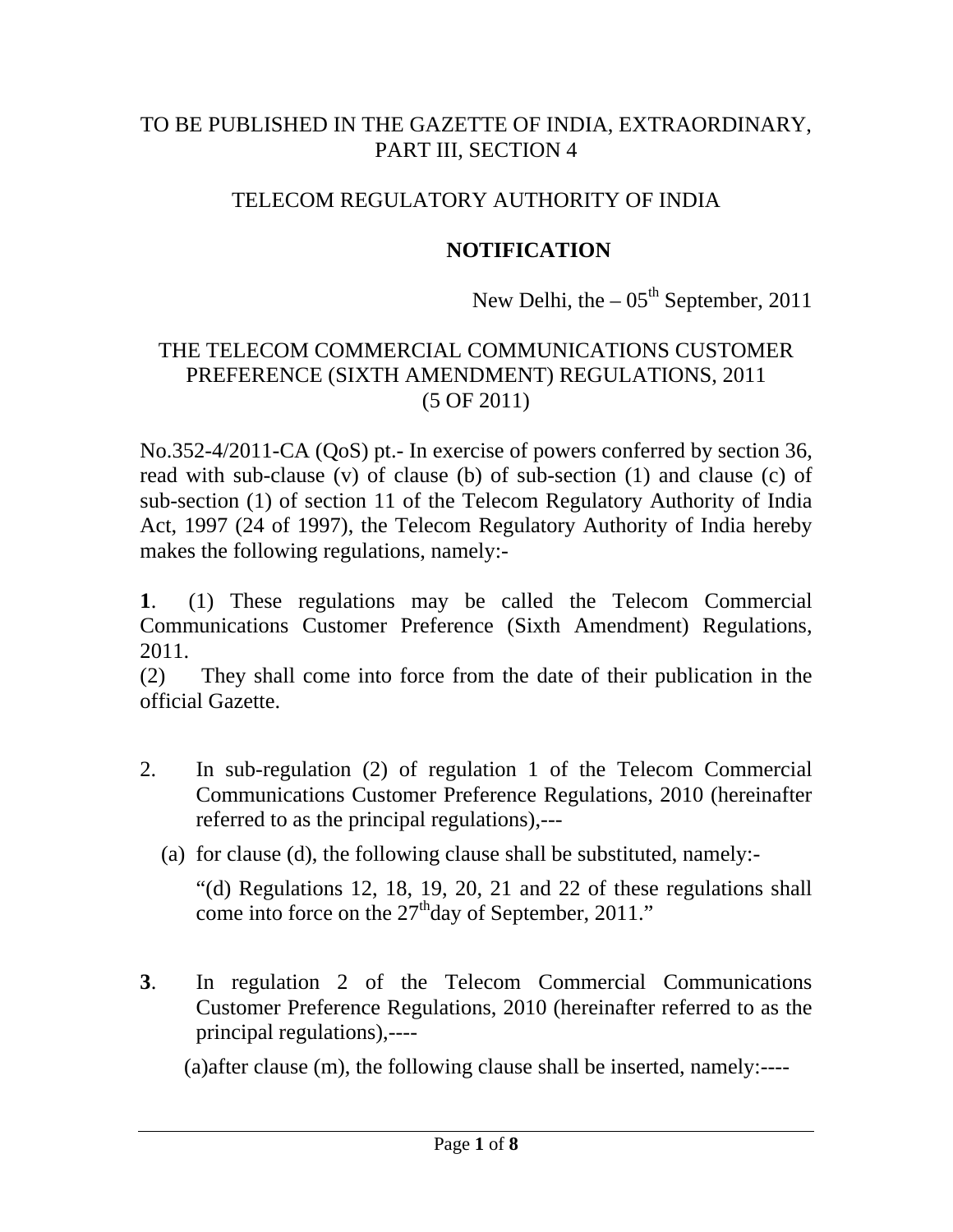"(ma) "licensee" means any person licensed under sub-section (1) of section 4 of Indian Telegraph Act, 1885 (13 of 1885) for providing specified public telecommunication services;"

- **4.** In clause (ab) of regulation 2 of the principal regulations,---
	- (a) for sub-clause (i), the following sub-clause shall be substituted, namely:-

**"**(i) information pertaining to the account of its customer sent to the customer by a licensee or Bank or financial institution or insurance company or credit card company or depositories registered with Securities and Exchange Board of India or Direct to Home Operators;"

- (b) for sub-clause (iii), the following sub-clause shall be substituted, namely:- "(iii) information from a registered educational institution to its students or their parents or guardians;"
- **5.** In clause (ac) of regulation 2 of the principal regulations,---
	- (a) for sub-clause (ii), the following sub-clause shall be substituted, namely:- "(ii) any message transmitted by or on the directions of the Central Government or State Government;"
	- (b) after sub-clause (ii), the following sub-clauses shall be inserted, namely:-

**"**(iii) any message transmitted by or on the directions of bodies established under the Constitution; or

(iv)any message transmitted by or on the directions of the Authority;

(v) any message transmitted by any agency authorized by the Authority from time to time;"

- **6.** In regulation 8 of the principal regulations,-
	- (a) In sub-regulation (1), for the words, 'three months', the words 'seven days' shall be substituted.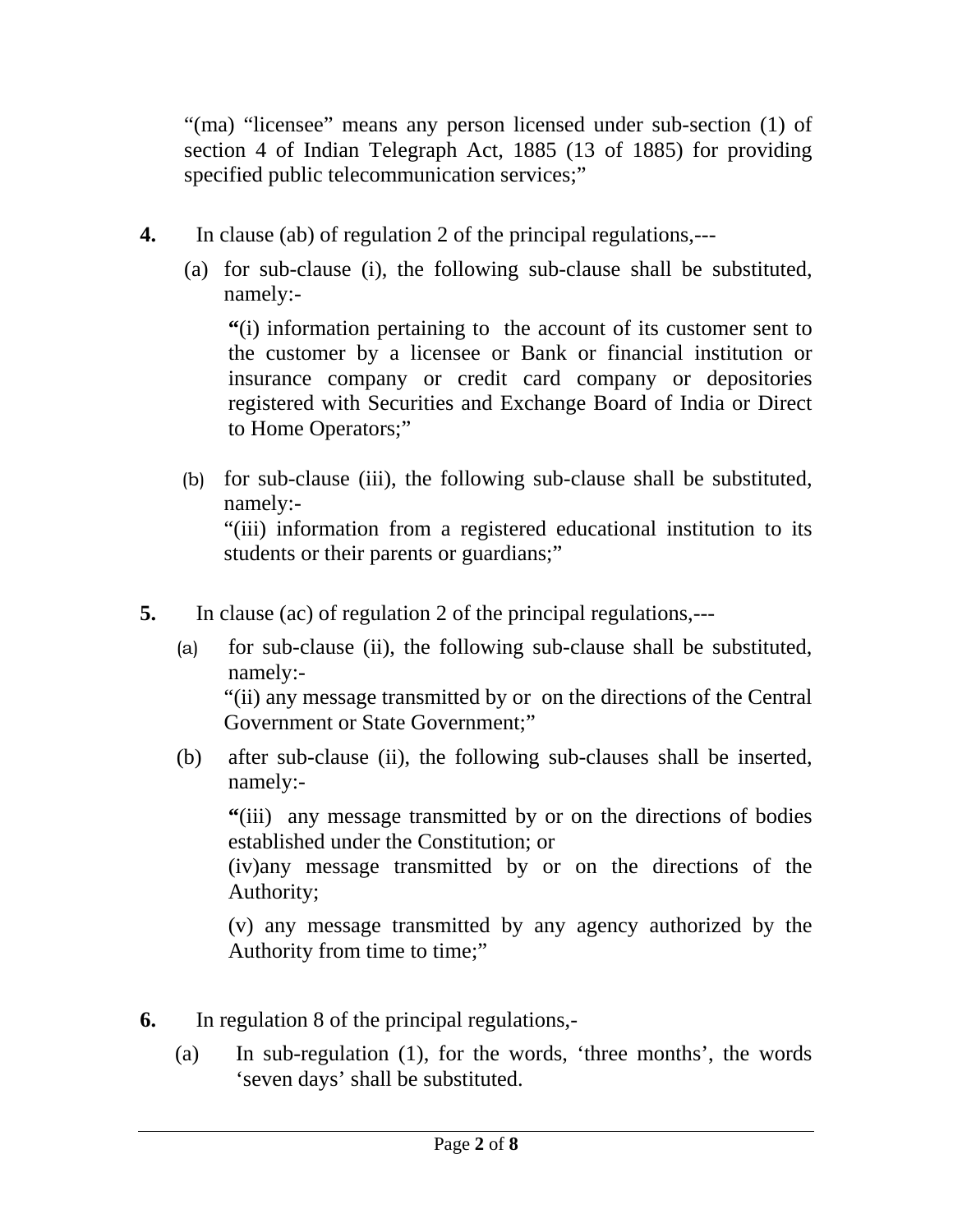- **7.** In regulation 17 of the principal regulations, ----
	- (a) for sub-regulation (11), the following sub-regulation shall be substituted, namely:-

"(11) Every Access Provider shall withdraw before the  $26<sup>th</sup>$ September, 2011 all telecom resources allocated to a telemarketer except those telecom resources which have been allocated in accordance with the provisions of the regulations."

- **8.** In sub-regulation (2) of regulation 20 of the principal regulations,---
	- (a) in clause (a), after the word 'unless' and before the word 'has', the word 'it' shall be inserted.
	- (b) for clause (j), the following clause shall be substituted, namely:-

"(j) every Access Provider shall ensure that any commercial communication including SMS, other than transactional messages, is sent to a customer only between 0900 Hrs to 2100 Hrs;"

(c) after clause (k), the following clauses shall be inserted, namely:-

"(ka) no Access Provider shall permit sending of more than one hundred SMS per day per SIM:

Provided that in case of post paid telephone number the Access Provider shall not permit more than three thousand SMS per SIM per month:

Provided further that in case of post paid telephone number, the Access Provider shall not permit sending of more than one hundred SMS per day per SIM from a date to be notified by the Authority;

 (kb) the Authority may by direction, from time to time, specify the category of SMS which shall be excluded from the limit of one hundred SMS per day per SIM:

Provided that before permitting a customer to send specified category of SMS beyond the limit of one hundred SMS per day per SIM, the Access Provider shall obtain an undertaking from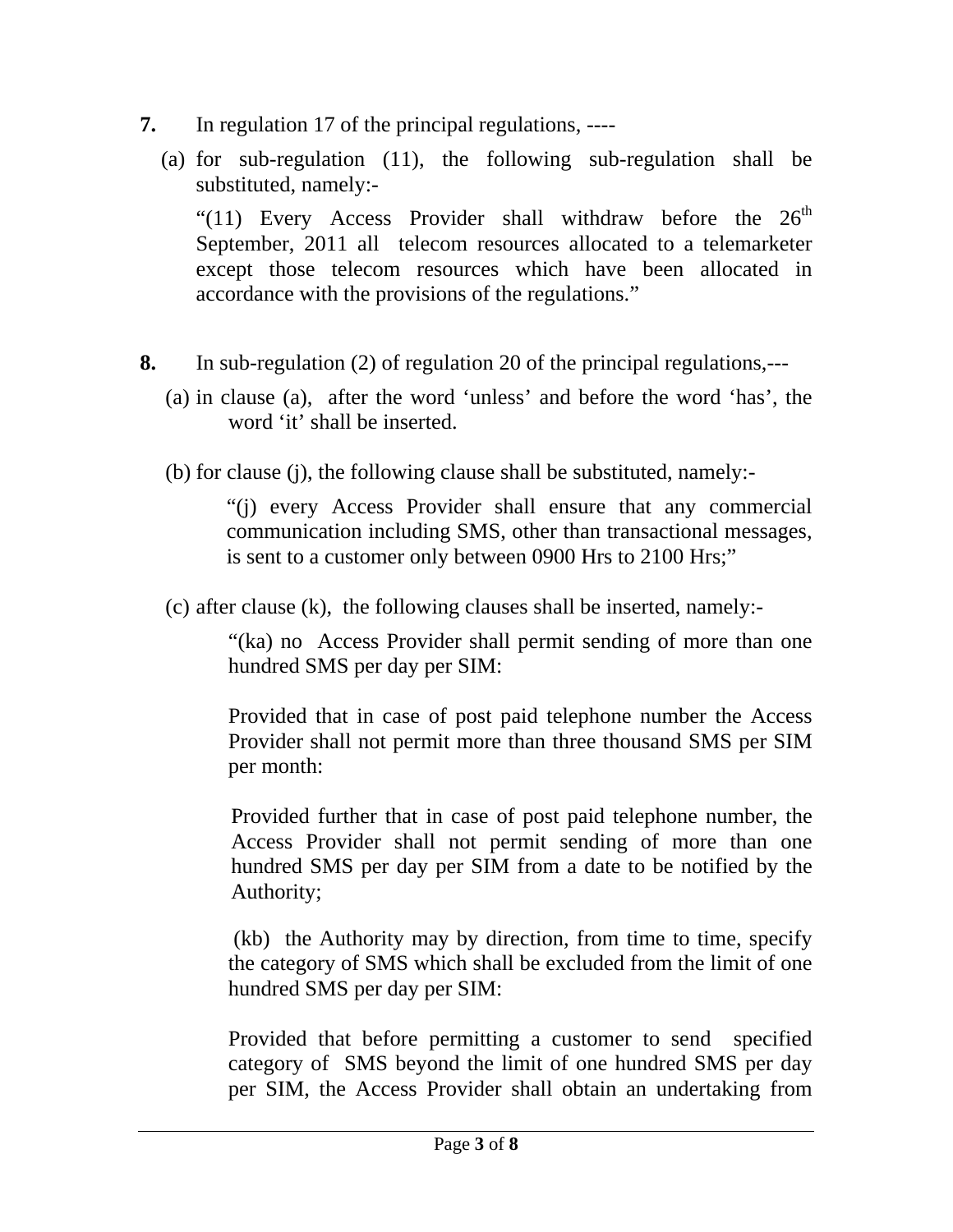such customer that he shall not use such telephone number for sending any commercial communications:

Provided further that the Access Provider shall enter, in the list maintained in the National Telemarketer Register, the telephone number, name and address of the customer, category of exempted SMS and date of permitting sending of SMS beyond limit of one hundred SMS per day per SIM and the said list shall be updated every Monday."

- **9.** In regulation 25 of the principal regulations,---
	- (a) for clause (d), the following clause shall be substituted, namely:-

"(d) the provisions contained in regulations 12, 16, 17 and 18 of the Telecom Unsolicited Commercial Communications Regulations, 2007 (4 of 2007) shall remain in force till the  $26<sup>th</sup>$ day of September, 2011."

- **10.** In Schedule-I to the principal regulations ---
	- (a) under the heading 'Miscellaneous', after serial number II, the following shall be inserted, namely:-

 **"**III. A customer may exercise his option to receive messages for the following preferences: 1- Banking/Insurance/Financial products/credit cards, 2- Real Estate, 3- Education, 4- Health, 5- Consumer goods and automobiles, 6- Communication/Broadcasting/Entertainment/IT, 7-Tourism and Leisure.

 IV. The Authority may by direction, from time to time, specify additional preferences in the partially blocked category.

V. For sending the promotional messages, the telemarketers shall use alphanumeric identifier in the format XY-RZZZZZZ where X stands for code allotted to Access provider, Y stands for service area, as specified by the Authority from time to time and R being any digit from 0 to 7, where 0 indicate that the SMS is commercial communication but does not belong to any preference specified under serial number III, 1-7 indicates the preference specified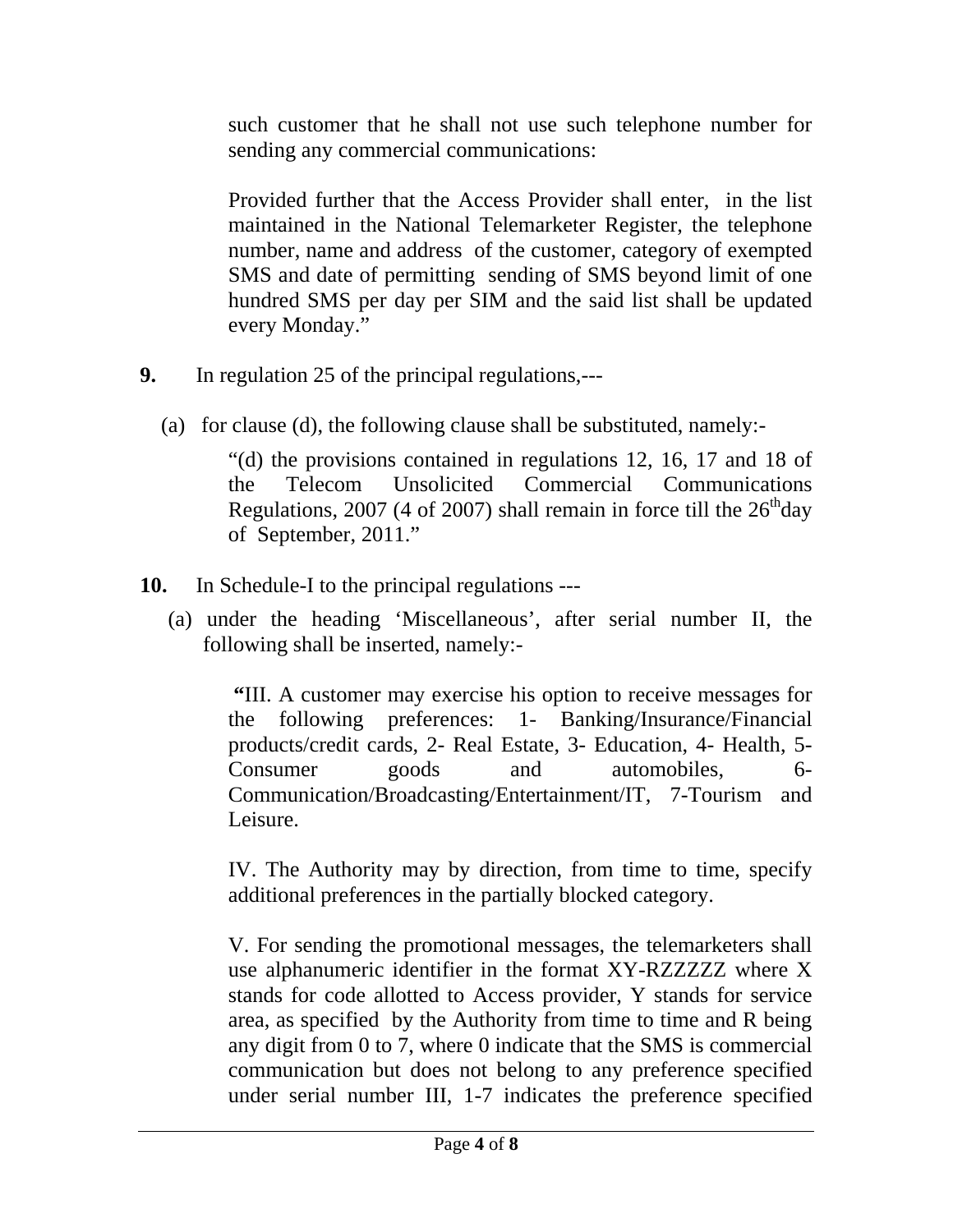under serial number III and ZZZZZ indicates five digit unique identification code allotted to telemarketer by the Access Provider. As and when additional preferences are specified by the Authority, the same will be assigned number 8 onwards for 'R'."

**11.** In Schedule-III to the principal regulations ---

(a) for clause (15), the following clause shall be substituted, namely:-

"(15) The telecom resources allotted by an Access Provider to the telemarketer shall be from the number series '140' allocated by Department of Telecommunications for voice calls and SMS header as specified by the Authority."

# (R. K. Arnold) **SECRETARY**

Note1: The principal regulations were published in the Gazette of India, Extraordinary, Part III, Section 4 vide notification No. 305-17/2010-QoS dated 1<sup>st</sup> December, 2010.

Note 2:The principal regulations were amended vide notification No. 305- 17/2010-QoSand published in the Gazette of India, Extraordinary, Part III, Section 4 dated  $14^{\text{th}}$  December, 2010.

Note 3: The principal regulations were further amended (second amendment) vide notification No. 305-17/2010-QoS and published in the Gazette of India, Extraordinary, Part III, Section 4 dated 28<sup>th</sup>December, 2010.

Note 4: The principal regulations were further amended (third amendment) vide notification No. 305-17/2010-QoS and published in the Gazette of India, Extraordinary, Part III, Section 4 dated 31<sup>st</sup>January, 2011.

Note 5: The principal regulations were further amended (fourth amendment) vide notification No. 305-17/2010-QoS and published in the Gazette of India, Extraordinary, Part III, Section 4 dated  $28<sup>th</sup>$  February, 2011.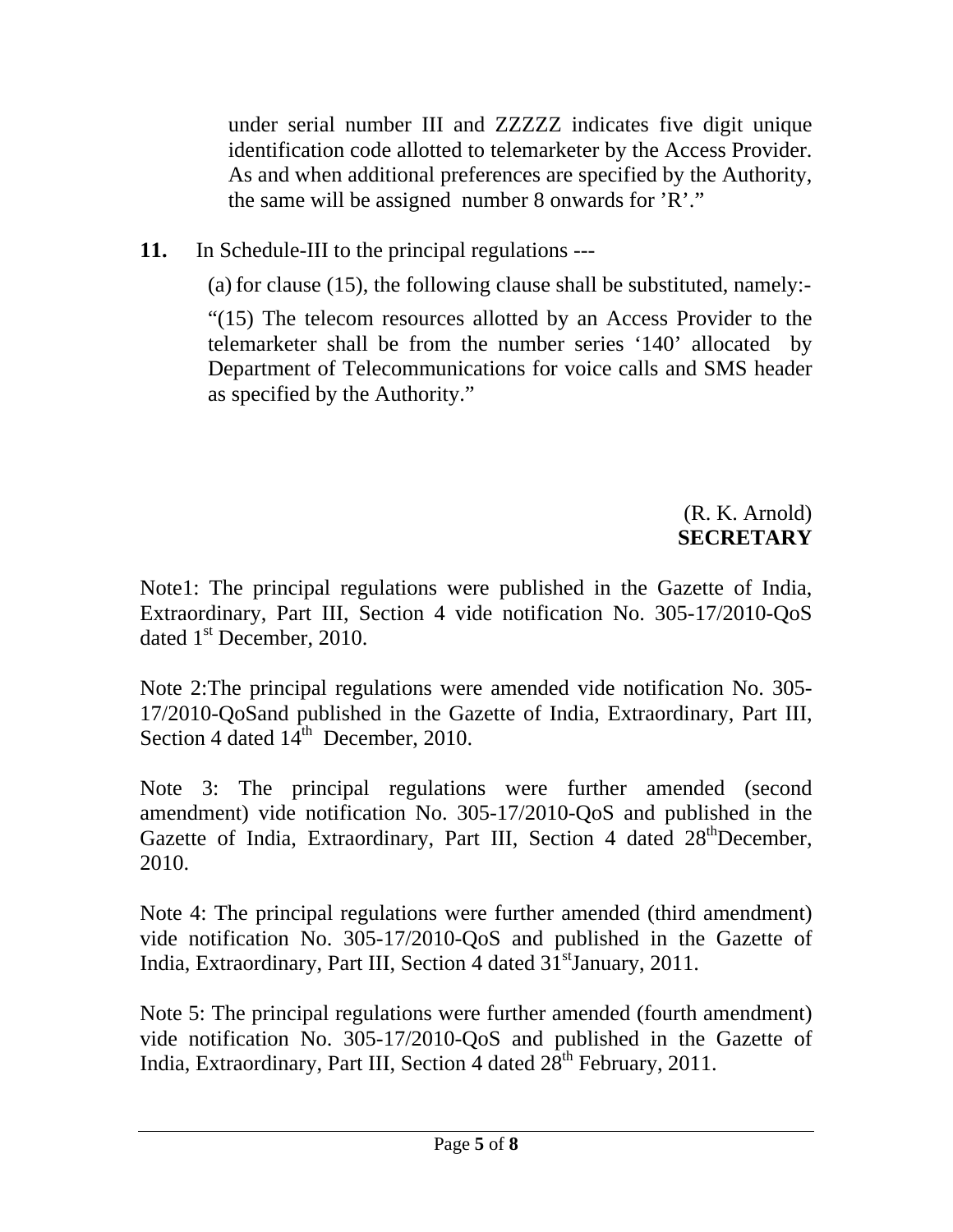Note 6: The principal regulations were further amended (fifth amendment) vide notification No. 305-17/2010-QoS and published in the Gazette of India, Extraordinary, Part III, Section 4 dated 18<sup>th</sup> March, 2011.

Note 7: The Explanatory Memorandum explains the objects and reasons of Telecom Commercial Communications Customer Preference (Sixth Amendment) Regulations, 2011 ( of 2011).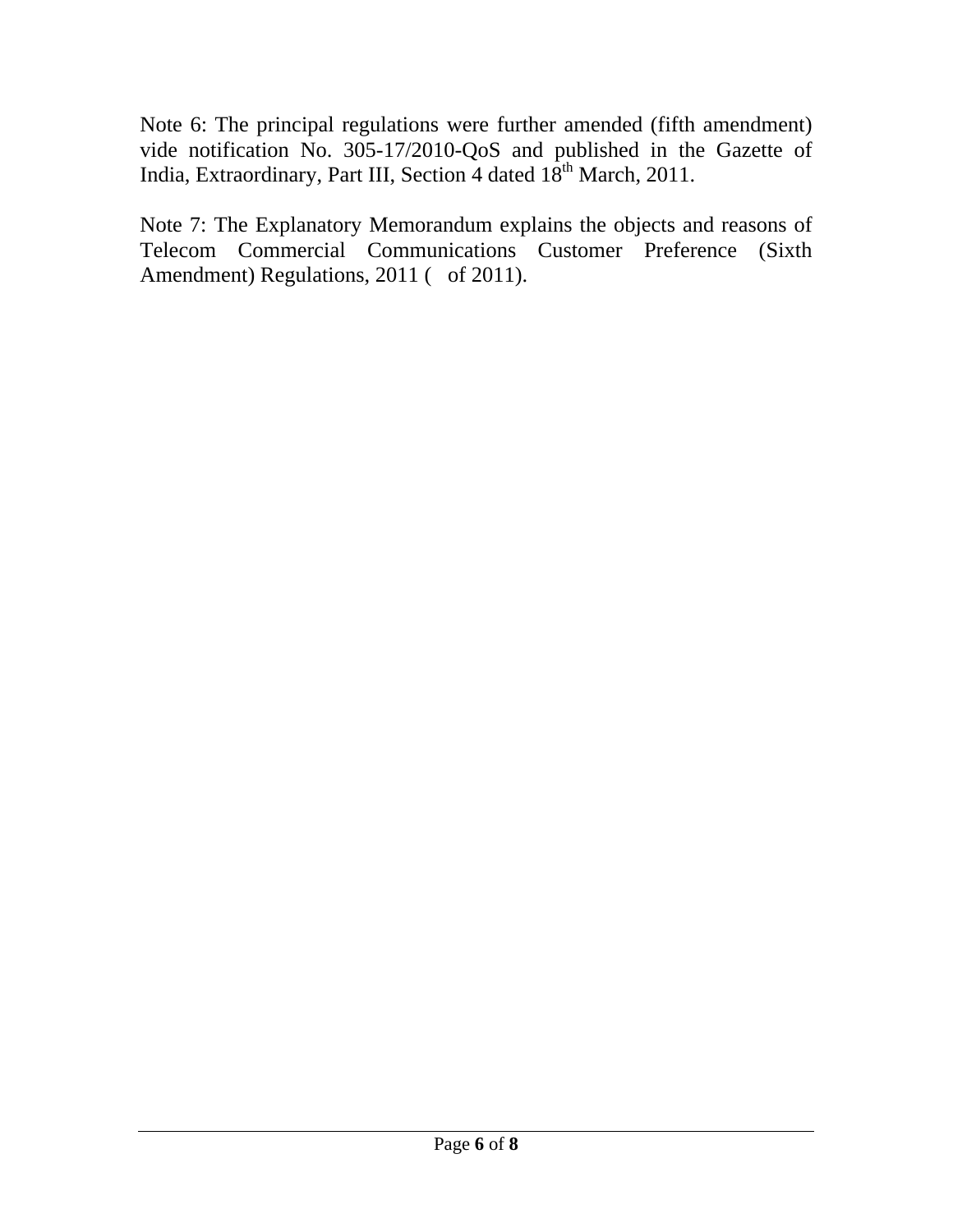## **Explanatory Memorandum**

The Telecom Regulatory Authority of India issued the Telecom Commercial Communications Customer Preference Regulation, 2010 (6 of 2010) dated the 1st December, 2010 to provide an effective mechanism for curbing unsolicited commercial communications. Regulation 13, 14, 15, 16 and 17 of the regulations were implemented with effect from the 15th day of January, 2011, while regulation 3, 4, 5, 6, 7, 8, 9, 10 and 11 were implemented with effect from the 10th day of the February, 2011. Regulation 12, 18, 19, 20, 21 and 22 of these regulations were to be implemented, from a date to be notified by the Authority.

- 2. DoT vide letter No. 16-5/2009-AS.III/(Vol. IV) dated 31st January, 2011 had provided '140' number series to be allocated to telemarketers for mobile network. However, number series for fixed network was not allocated. Due to non-availability of numbering resources from fixed line network, date of implementation of relevant clauses of The Telecom Commercial Communications Customer Preference Regulations, 2010 was amended to be effective from a date to be specified by the Authority. Now, DoT vide letter no. 16-5/2009- AS.III/Vol. IV dated  $16<sup>th</sup>$  August 2011 has provided '140' number series to be allocated to telemarketers for fixed line network. Access Providers have to make relevant provisions in their network before allocation of resources to telemarketers using '140' numbering series from fixed line network. Accordingly, relevant clauses of regulations has been amended and the regulations are being implemented from  $27<sup>th</sup>$ September, 2011.
- 3. The Authority also considered the need to modify the definition of the transactional messages considering the practical aspect of business. Accordingly the Authority has made certain changes in definition of Transactional message.
- 4. The need to send SMSs in public interest by the Authorities established under the Constitution was also considered. Accordingly, any message